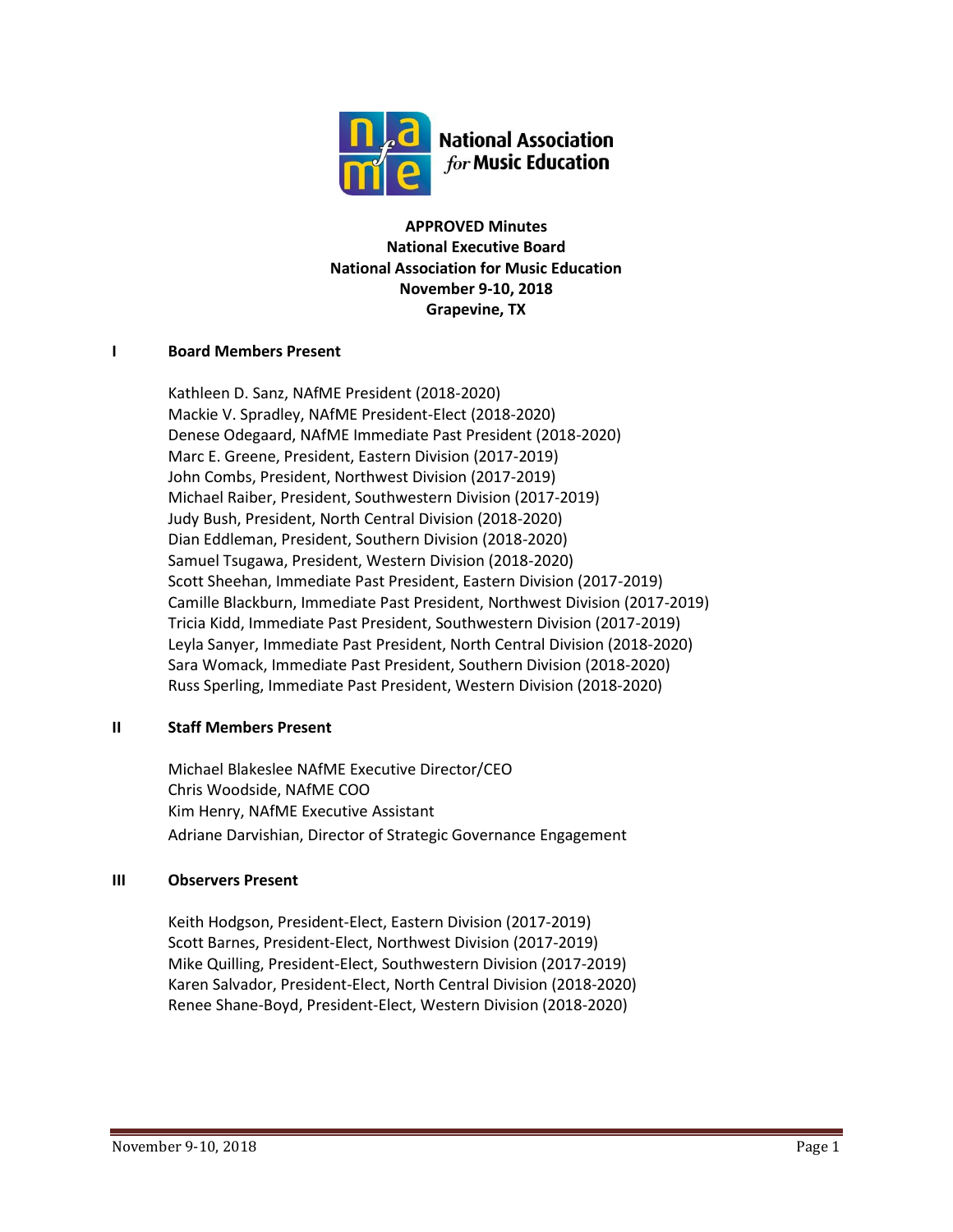#### **Session I, Friday Morning, November 9, 2018**

#### **IV Call to Order**

President Kathleen D. Sanz called the meeting to order at 8:58 a.m. on Friday, November 9, 2018 in the San Saba 1 room, Gaylord Texan, Grapevine, TX.

#### **V Review and Adoption of Agenda (Appendix A)**

*IT WAS MOVED BY SHEEHAN, SECONDED BY GREENE, AND CARRIED UNANIMOUSLY TO ADOPT THE AGENDA AND CONFIRM THE INTERIM ACTIONS AS PRESENTED WITH FLEXIBILITY AS DIRECTED BY THE PRESIDENT.*

*IT WAS MOVED BY COMBS, SECONDED BY KIDD, AND CARRIED, RAIBER AND SANYER ABSTAINING, TO APPROVE THE MINUTES OF SEPTEMBER 26, 2018.*

*IT WAS MOVED BY SANYER, SECONDED BY EDDLEMAN, AND CARRIED UNANIMOUSLY TO ADOPT THE CONSENT AGENDA.*

#### **VI Executive Session**

*WITHOUT OBJECTION, IT WAS CARRIED UNANIMOUSLY TO GO INTO EXECUTIVE SESSION AT 9:10 A.M.*

*WITHOUT OBJECTION, IT WAS CARRIED UNANIMOUSLY TO RETURN TO REGULAR SESSION AT 9:43 A.M.*

Observers were excused from the Executive Session at 9:10 a.m. and returned into the meeting at 9:43 a.m.

The Board returned from Executive Session and reported out that it had discussed financial, budget, personnel, and program development issues.

#### **VII Reports**

### **A Report of Chair, Executive Committee**

President Sanz led a review of the recent division meetings. Many topics were discussed, including:

- Advocacy work by the national office;
- Teacher recruitment, with particular emphasis on retention and mentoring;
- Quality professional development opportunities for members;
- Joining with other conferences being led by our partner organizations;
- NAfME co-sponsored events in the divisions around the country;
- Interconnectedness with SMTE and SRME, as well as the Societies and Councils;
- Diversity;
- Position statements;
- Governance items for the states;
- Collegiate voting;
- Onboarding new board members;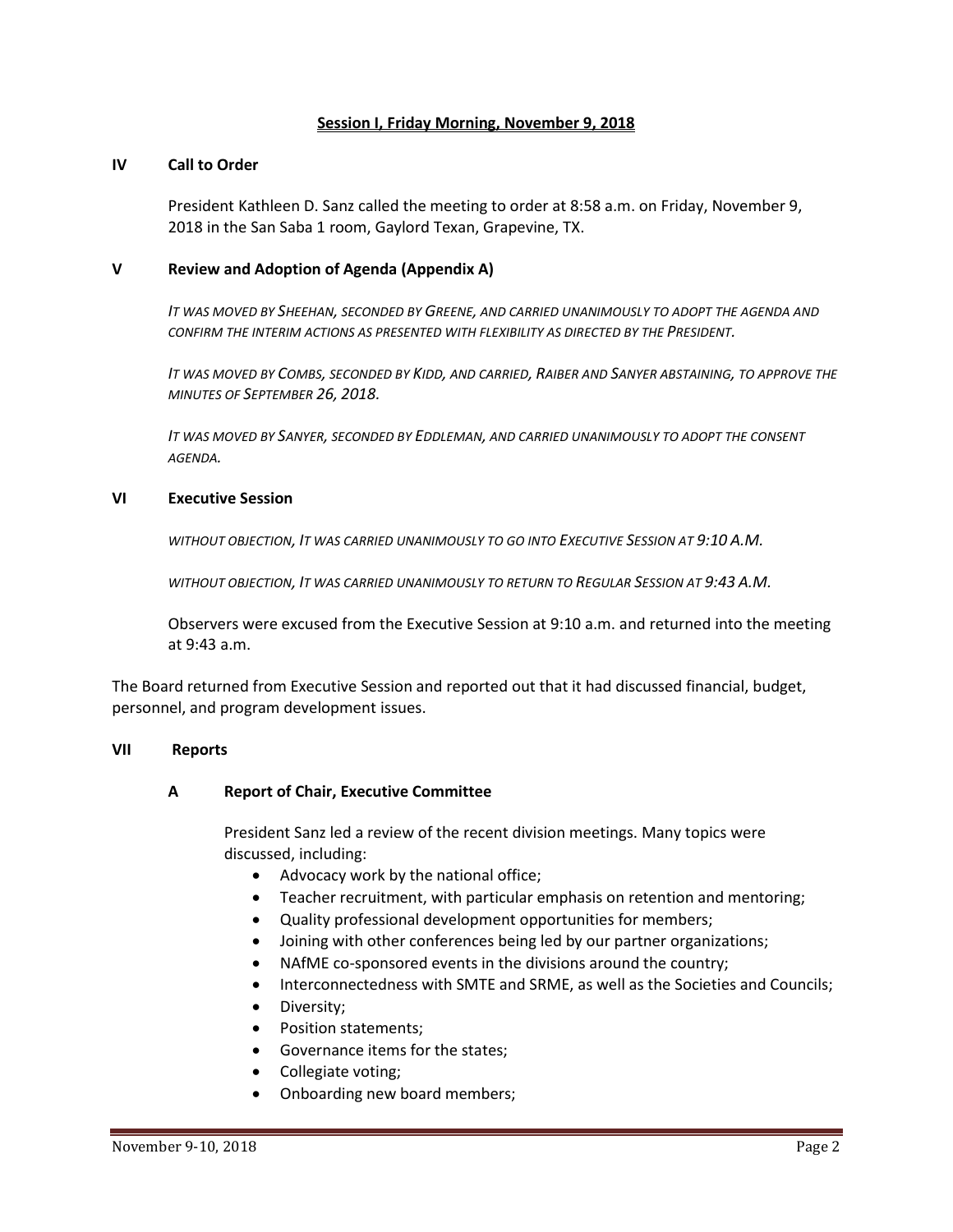- ANHE, and;
- Placing information strategically on the website.

President Sanz led a review of the current work on Diversity, Equity, Inclusion and Access, and the Standards.

The past year audit and tax documents, prepared by Tate & Tryon, were presented.

*IT WAS MOVED AND SECONDED BY THE AUDIT COMMITTEE, AND CARRIED UNANIMOUSLY, THAT THE NAFME AUDIT FOR THE FISCAL YEAR BEGINNING JULY 1, 2017, AND ENDING JUNE 30, 2018, BE ACCEPTED AND FILED.*

*IT WAS MOVED AND SECONDED BY THE AUDIT COMMITTEE, AND CARRIED UNANIMOUSLY, THAT THE NAFME TAX FORMS FOR THE FISCAL YEAR BEGINNING JULY 1, 2017, AND ENDING JUNE 30, 2018, BE ACCEPTED AND FILED.*

# **B Report of Executive Director/CEO**

Executive Director Mike Blakeslee highlighted, as requested by the NEB, a few items from the consolidated management report by the four strategic objectives. The board discussed co-branding with the states, as had been done previously, and the opportunity to expand upon the current plan to co-brand in the renewal cadence taking effect now. An increase in overall membership, as well as the Collegiate and Tri-M categories was also noted.

Mr. Blakeslee provided a legislative update to the board. Education appropriations are completed. All other appropriations funding, including for the National Endowment for the Arts, is not yet completed. NAfME staff will work with both Senate and House members to get the GAAME (Guarantee Access to Arts and Music Education Act) Act reintroduced once the  $116<sup>th</sup>$  Congress begins in January 2019. NAfME staff will continue to monitor work on the Higher Education Act during the "Lame Duck Session". NAfME staff has created a Title IV, Part A toolkit that will explain funding at the local level, determine what role one can play in the needs assessment and planning for Title IV, Part A funds in a given school district, identify how NAfME's Opportunity to Learn Standards can support a district's music education needs assessment, and find models of how others are using these funds in their districts. Further information was provided to the NEB upon request.

Mr. Blakeslee provided a technology update to the NEB. The national office has reached agreement on a contract with Fonteva as the new provider of basic infrastructure. Staff will continue to work with the Technology Task Force to create and test the structure that will best enhance the member experience. Staff is working with the April/May timeframe to have the new structure in place.

Mr. Blakeslee provided an update on the Give a Note (GAN) Foundation in relation to NAfME. The GAN Foundation had a meeting of their board on Oct. 26, 2018. Mr. Blakeslee and Immediate Past-President Denese Odegaard attended the meeting. GAN plans to send the County Music Association Foundation (CMA)/GAN Innovation Grant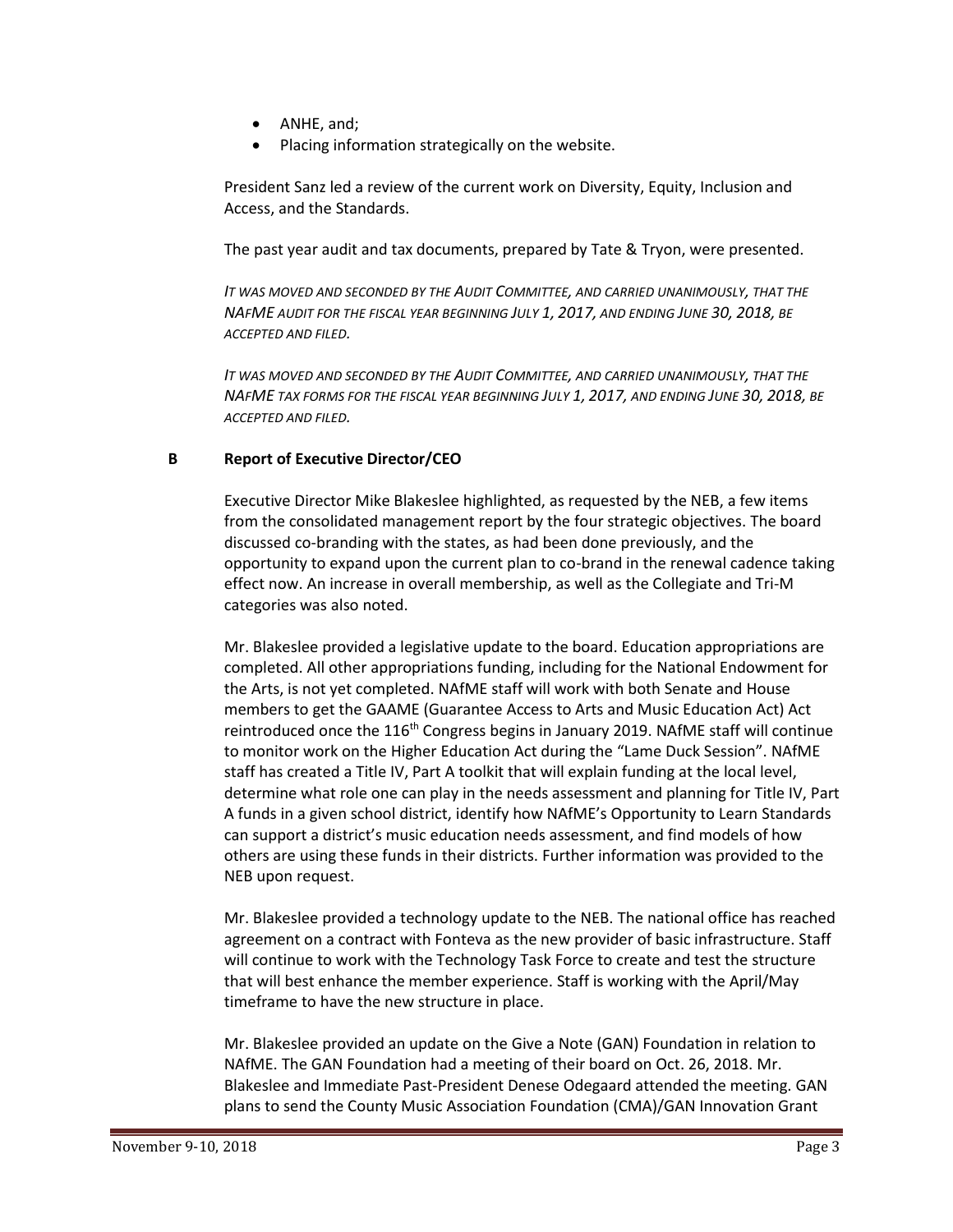award winners to the NAfME In-Service Conference to continue that relationship. GAN also has plans to begin working on new relationships with other possible partners in the foundation space and for-profit space. Updates will continue to be provided.

Mr. Blakeslee provided an update to the NEB about the sale of the building in Reston. Contract negotiations have continued. Staff will keep the NEB updated as a final contract is reached.

## **C Report of Position Statement Committee**

President Sanz requested President-Elect Mackie V. Spradley lead the discussion about the recent work of the Committee. The Committee has met several times and has completed an assessment and evaluation of the current process to get work completed, a list was compiled of all position statements that have been completed, and statements that have been proposed, and a rubric to determine where to begin with the list of position statements. This list and rubric will help prioritize the work of the Committee going forward. The Committee has reviewed the existing policy and found opportunities to streamline the policy to better complete the work of the Committee. The NEB asked the Committee to comment on the return on investment for their work in relation to how many times the position statements are accessed online. Analytics over the past fifteen months determined that a few of the statements are accessed in large numbers, and others are not. The Committee will continue to work on ranking the existing and proposed position statements, as well as work on editing existing policy to streamline the work of the Committee.

President Sanz recessed the NEB at 11:54 a.m. for lunch. Following the lunch recess, the meeting was called back to order at 12:50 p.m.

# **Session II, Friday Afternoon, November 9, 2018**

### **D Report on NAfME Elections**

Immediate Past President Odegaard provided an update on the NAfME Elections Committee. The Committee consists of the following members:

- Denese Odegaard, Chair and Immediate Past President, NAfME
- Judy Bush, North Central Division President
- David Fullmer, Western Division, Past Board Member, and Collegiate Advisor
- Bob Frampton, Eastern Division Past Board Member and original Nominating Committee
- Ron Meers, Southern Division, State Executive, past TN President and Nominating Committee
- Mike Raiber, Southwestern President, Nominating Committee twice, and Collegiate Advisor
- Russ Sperling, Western Division Past President

The committee made two key recommendations regarding bylaw changes to be put before the members: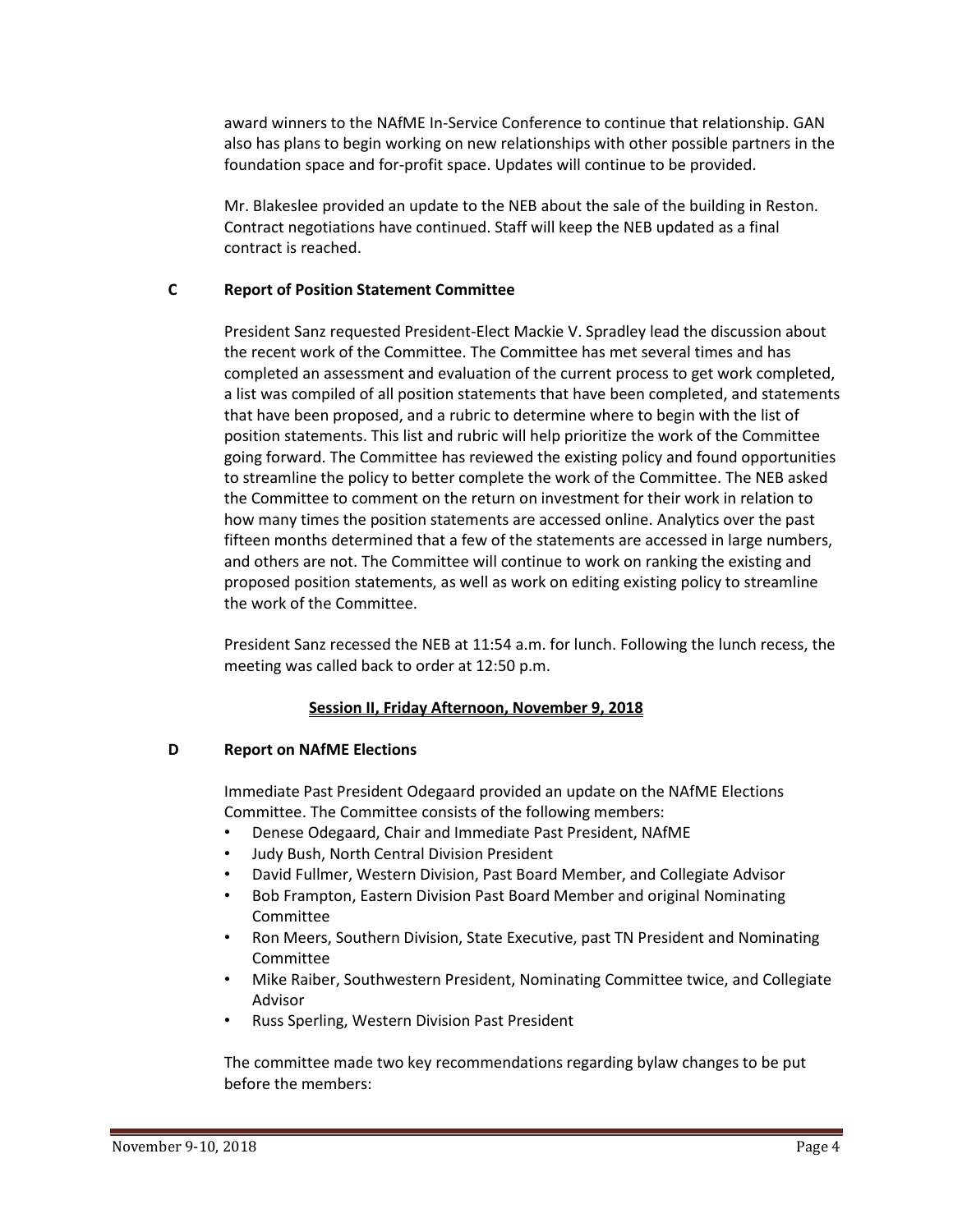First, to allow collegiate members to vote in elections of national and division officers, and

Second, to make the vote of the national assembly binding with regard to selecting two candidates as nominees in the election for NAfME President-elect.

*IT WAS MOVED BY RAIBER, SECONDED BY SHEEHAN, AND CARRIED, 9-4 IN FAVOR, TO TABLE THE QUESTION ASKING FOR APPROVAL OF AN AMENDMENT TO THE NAFME BYLAWS THAT WOULD ALLOW COLLEGIATE NAFME MEMBERS TO VOTE IN THE NAFME NATIONAL ELECTIONS.*

*IT WAS MOVED BY SPERLING, SECONDED BY BUSH, AND CARRIED UNANIMOUSLY THAT THE QUESTION BE PUT TO THE MEMBERS IN THE JANUARY 2019 ELECTION, ASKING FOR APPROVAL OF AN AMENDMENT TO THE NAFME BYLAWS THAT WOULD DIRECT THE NATIONAL ASSEMBLY TO APPROVE, BY VOTE, TWO NOMINEES FOR NATIONAL PRESIDENT-ELECT FROM CANDIDATES PROPOSED BY THE NATIONAL NOMINATING COMMITTEE.*

The Southwestern candidate for Division President-Elect was approved on the consent agenda, page 2.

#### **E Report of Chair, Professional Development Committee**

Professional Development Chair Denese Odegaard provided an update of the 2018 annual In-Service Conference. There are 507 pre-registered attendees, 161 presenters, 85 of which are poster presenters representing 68 posters. The forums had a total of 107 participants, a number of whom stayed for the entire conference. A breakdown of participants per track was provided to the NEB. Chair Odegaard reminded the board of the post conference survey that will go out to all attendees and will be helpful in determining how successful this model is, and how well received the opuses were.

Professional Development Chair Odegaard provided an update on the planning for the 2019 conference. The Committee is discussing multiple tracks. Chair Odegaard will continue to work with the Committee, and report back to the NEB.

Chair Odegaard provided an update on the 2020 combined conference. The Committee is considering:

- Outcome provide a start to the conversation about what 2030? may look like in music education and what NAfME can do to support music education for the long term.
- Continuation of the Vision 2020 and future of NAfME/music education discussions from 2019 conference
- Researcher and practitioner working together on research and presentation

There are four proposed areas for the conference to focus on:

- 1. School music as community
- 2. Music in an era of school choice
- 3. Music in (educational) technology
- 4. Revaluing music (education)

Professional Development Chair Odegaard provided an update on mentoring. There will be a forum in December in which the mentor work will be observed and the program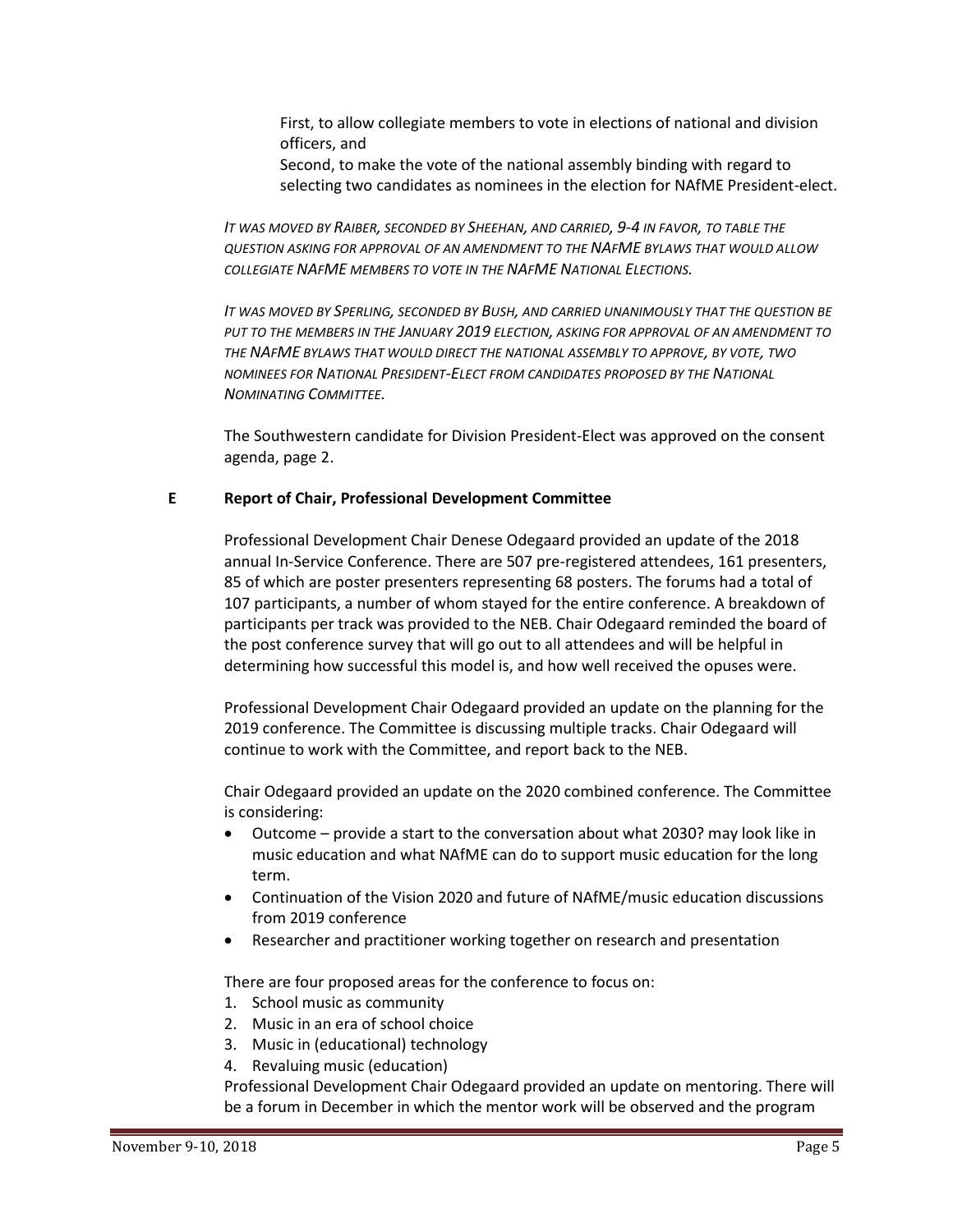will be evaluated, and any necessary changes can be made to the program. There will be a mentoring survey. Chair Odegaard is working with Erin Zaffini of Kings College and the SMTE New Teacher ASPA on the creation of this survey. The survey will be given to mentors now, and then again after their year of training. The Board will then need to evaluate and decide if they want to continue the mentoring program.

ANHE Chair Scott Sheehan provided an update on the 2018 All National Honors Ensembles event. Mr. Sheehan requested all Division Presidents spread the word about the upcoming ANHE to increase the knowledge about the Academies. Mr. Sheehan requested more names of conductors from the board for future ANHE engagement. Mr. Sheehan reviewed for the board the upcoming change in 2019 of having the event in FL, but not currently planning on having time at a theme park, as the students have in the past. Mr. Sheehan asked the board to ponder this issue for the 2019 ANHE.

President Sanz led the discussion about upcoming conferences and the future of ANHE. ANHE in 2020 has not been decided. Many iterations of ANHE and the NAfME Conference format were discussed for the years 2020-2022. The NEB agreed to continue this discussion in retreat time.

President Sanz recessed the National Executive Board at 4:37 p.m. to reconvene at 8:30 a.m. on Saturday, November 10, 2018.

## **Session III, Saturday Morning, November 10, 2018**

The National Executive Board went back into regular session at 8:30 a.m.

# **C Report of Position Statement Committee (cont.)**

President-Elect Spradley led the discussion on the Early Childhood Position Statement. The Committee provided copies for the board's review. The statement was placed in the new template. The board, and author, mentioned how helpful the template was to the thought process of writing out the position statement.

*IT WAS MOVED AND SECONDED BY THE POSITION STATEMENT COMMITTEE, AND CARRIED UNANIMOUSLY, THAT THE EARLY CHILDHOOD POSITION STATEMENT IS APPROVED AS PRESENTED.*

### **F Report of NEB Liaisons**

President Sanz asked the board liaisons to provide any points for discussion that has been brought to them from the Societies and Councils. Many of the Councils requested Communities in Amplify, which staff will create for their use. The Council on General Music Education asked for more details about the upcoming MIOSM campaign and work surrounding those deadlines and plans. Many of the Councils would like the opportunity to work more with the Divisions. It was suggested that the Division President could invite a representative from the Societies and Councils to visit with the Division during their meetings two times a year. Southern Division President Dian Eddleman requested that the NAfME website be brought up to date with information about the Societies and Councils.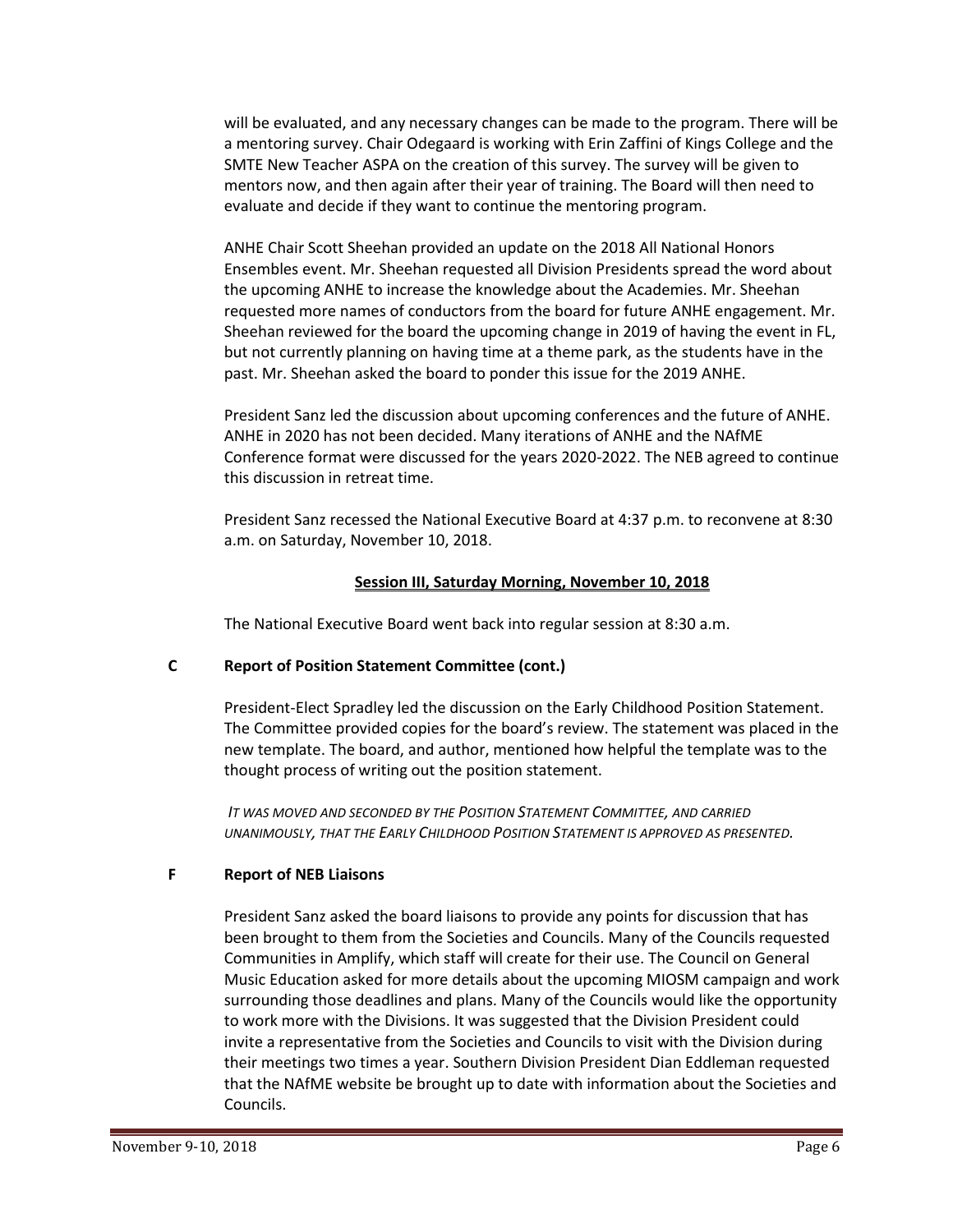#### **VIII Appointments**

#### **A Council Appointments – Members-At-Large**

Approved in the consent agenda. See page 2.

#### **B Council Appointments by Division**

Approved in the consent agenda. See page 2.

#### **IX Old Business**

#### **A List of 2019 Fall Division Board Meeting Dates**

President Sanz reviewed the dates for the 2019 Fall Division Board Meetings. Staff will be providing the Division Presidents with materials via PowerPoint on programs and advocacy from the national office. Division Presidents can use this material at the Division Board Meetings and the state MEA meetings if it is helpful with their planned presentations.

#### **B List of 2018-2020 NEB Meeting Dates**

President Sanz reviewed the dates for the 2018-2020 NEB Meetings.

### **C Updating Travel Matrix for 2018-2020**

President Sanz asked the NEB to provide their upcoming travel to state MEAs to ensure the travel matrix is kept up to date by staff.

#### **D NASS 2019**

President Sanz reviewed the 2019 NASS dates and location in Washington, DC. The board was asked to review the Collegiate Advocacy Summit sponsorship proposal.

#### **E Report from NAfME Research Grant Award 2016-18**

President Sanz asked the board to review the report from the NAfME Research Grant Award 2016-18.

#### **X New Business**

## **A Teaching Music Insert Protocol**

President Sanz asked Mr. Blakeslee to review the possibility of Teaching Music Inserts with the new publisher. Mr. Blakeslee led the discussion with the board about the possibility of using the existing protocol for the MEJ Special Focus Issue to inform the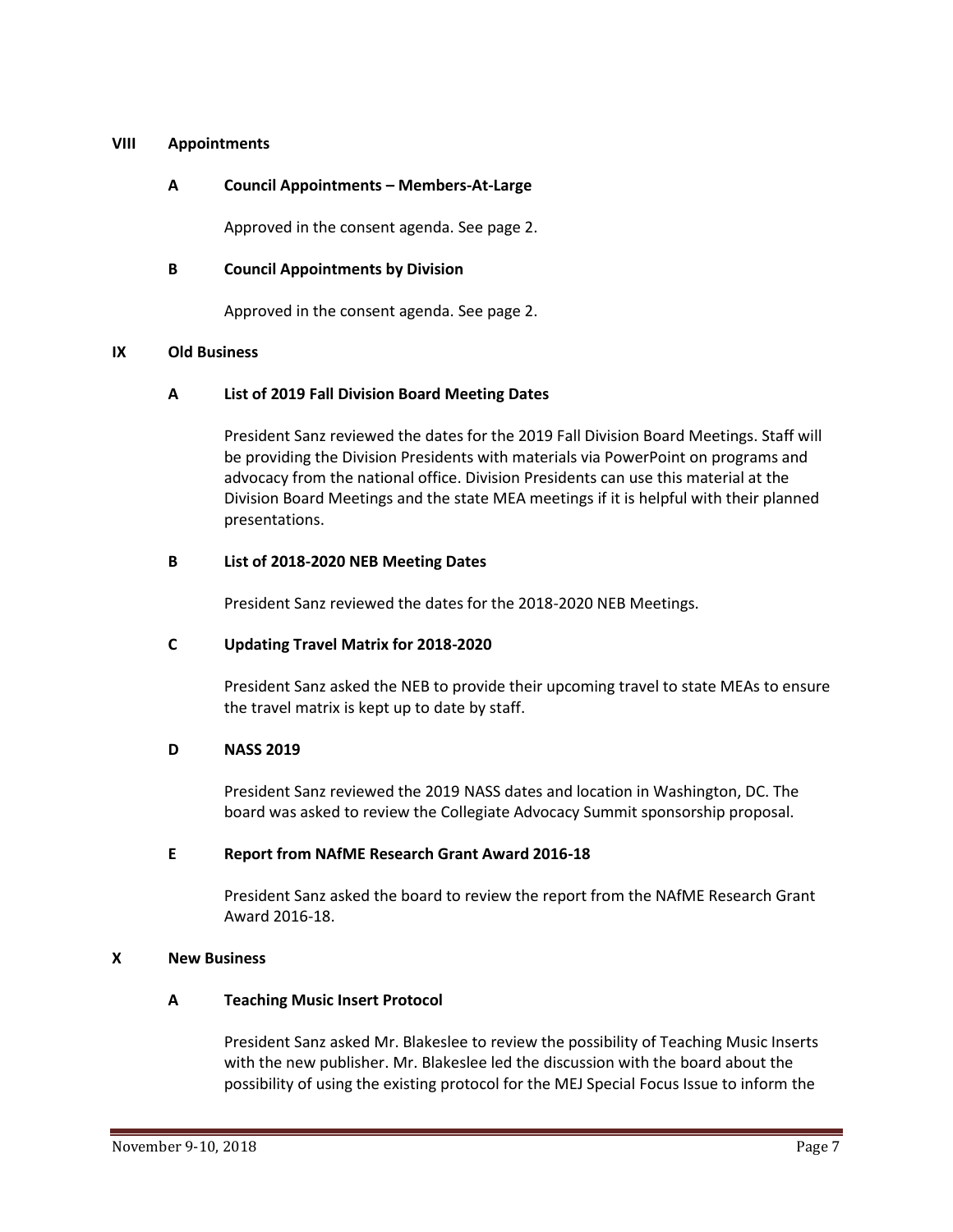protocol for the Teaching Music Inserts. Staff was directed to provide a draft of this protocol and return to the board for further discussion.

## **B Membership Renewal Materials**

President Sanz requested the board review the membership renewal materials.

The Board went into a Retreat Session from 9:35 a.m.-10:15 a.m. to study, review and discuss specific topics. No actions were taken during the Retreat Session.

The Board went into Executive Session from 10:37 a.m.-11:45 a.m. Observers and staff were asked to depart Executive Session.

The National Executive Board went back into regular session at 11:45 a.m.

*IT WAS MOVED BY RAIBER, SECONDED BY SANYER AND CARRIED UNANIMOUSLY THAT COOK ROSS BE HIRED TO CONSULT AND DO AN EVALUATION OF THE ASSOCIATION RELATED TO UNCONSCIOUS BIAS AND THAT THE EVALUATION BE COMPLETED AT THE EARLIEST DATE AVAILABLE ON THEIR CALENDAR. THE EVALUATION WILL BE AVAILABLE FOR THE NEB TO REVIEW AFTER IT HAS BEEN COMPLETED.*

President Sanz noted this will come before the board as a budget issue. Mr. Blakeslee asked for clarification on whom staff should work with when finalizing the contract for work with Cook Ross. President Sanz assigned Mr. Blakeslee to work with President-Elect Spradley and Southwestern Division President Michael Raiber.

*IT WAS MOVED BY SPERLING, SECONDED BY WOMACK, AND CARRIED UNANIMOUSLY TO DIRECT STAFF TO UPDATE POLICY TO REFLECT THAT ANY REVIEW OF THE EXECUTIVE DIRECTOR REGARDING EVALUATION AND CONTRACT ONLY BE DONE AT IN-PERSON BOARD MEETINGS.*

President Sanz recessed the NEB at 11:45 a.m. for lunch. Following the lunch, she called board members and staff back into at 12:30 p.m.

# **Session IV, Saturday Afternoon, November 10, 2018**

The Board went into a Retreat Session from 12:30 p.m.-1:41 p.m. to study, review and discuss specific topics. The board came back into regular session at 1:41pm.

*IT WAS MOVED BY SHEEHAN, SECONDED BY WOMACK, AND CARRIED, BLACKBURN ABSTAINING, TO CARRY OUT A CONFERENCE AS CURRENTLY PLANNED, INCLUDING THE ALL NATIONAL HONORS ENSEMBLES PROGRAM, IN NOVEMBER 2020.*

*IT WAS MOVED BY SPERLING, SECONDED BY WOMACK, AND CARRIED UNANIMOUSLY TO CARRY OUT THE ALL NATIONAL HONORS ENSEMBLES PROGRAM IN FALL OF 2021.*

*IT WAS MOVED BY BUSH, SECONDED BY TSUGAWA, AND CARRIED UNANIMOUSLY TO HOLD AT LEAST A RESEARCH CONFERENCE AND THEN DETERMINE IF A K12 COMPONENT IS ADDED AFTER THE 2020 NAFME CONFERENCE.*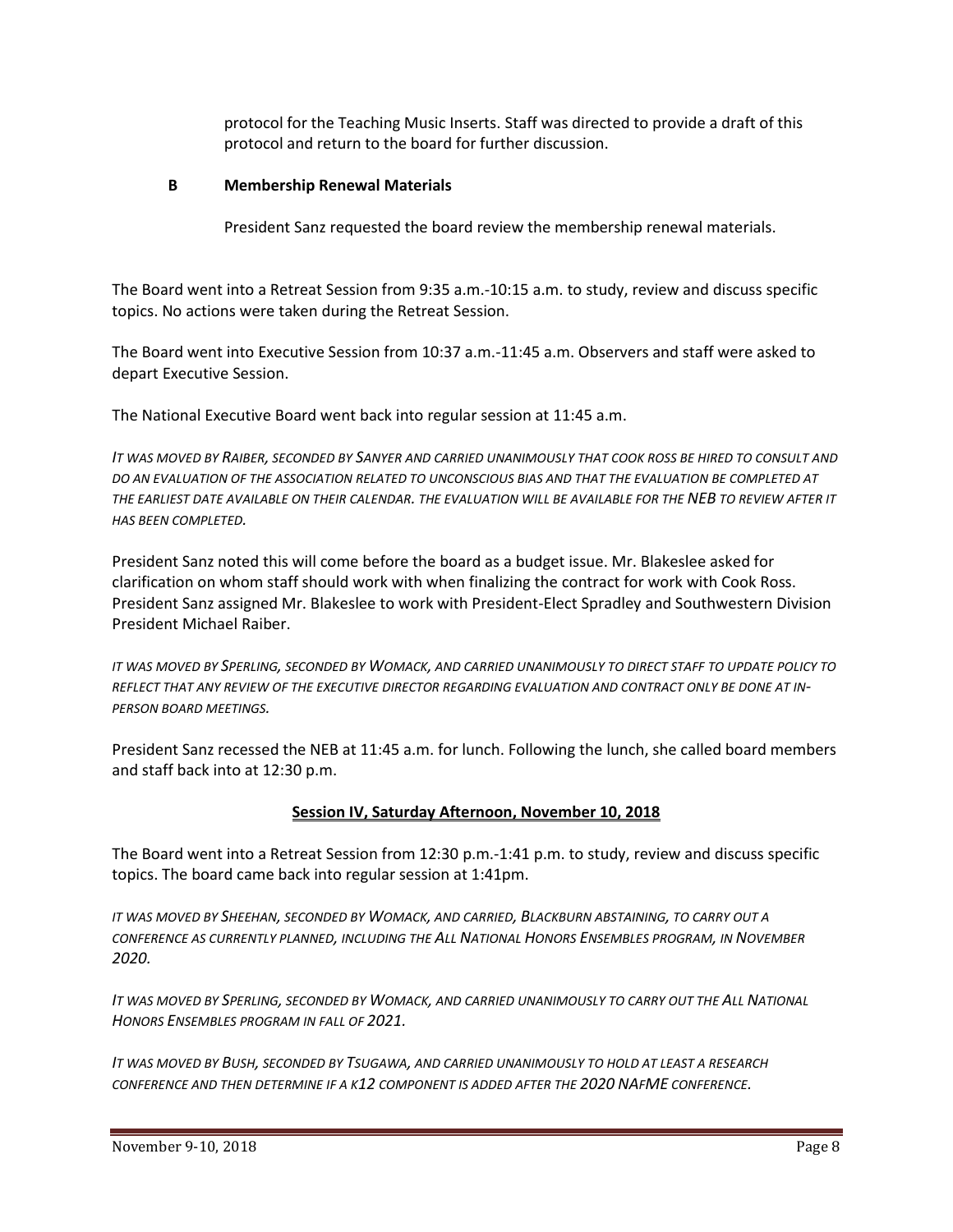*IT WAS MOVED BY SHEEHAN, SECONDED BY COMBS, AND CARRIED UNANIMOUSLY TO HAVE A THEME PARK EXPERIENCE AT BOTH THE 2019 AND 2020 ALL NATIONAL HONOR ENSEMBLE EVENTS.*

## **XI Adjournment**

*IT WAS MOVED BY GREENE, SECONDED BY SHEEHAN, AND CARRIED UNANIMOUSLY TO ADJOURN THE NATIONAL EXECUTIVE BOARD MEETING ON SATURDAY, NOVEMBER 10, 2018 AT 3:57 P.M.*

Respectfully Submitted,

Widnet Blakeler

Mike Blakeslee, Executive Director/CEO and CEO

Summary and notes formally taken by Kim Henry, Executive Assistant to the Executive Director/CEO.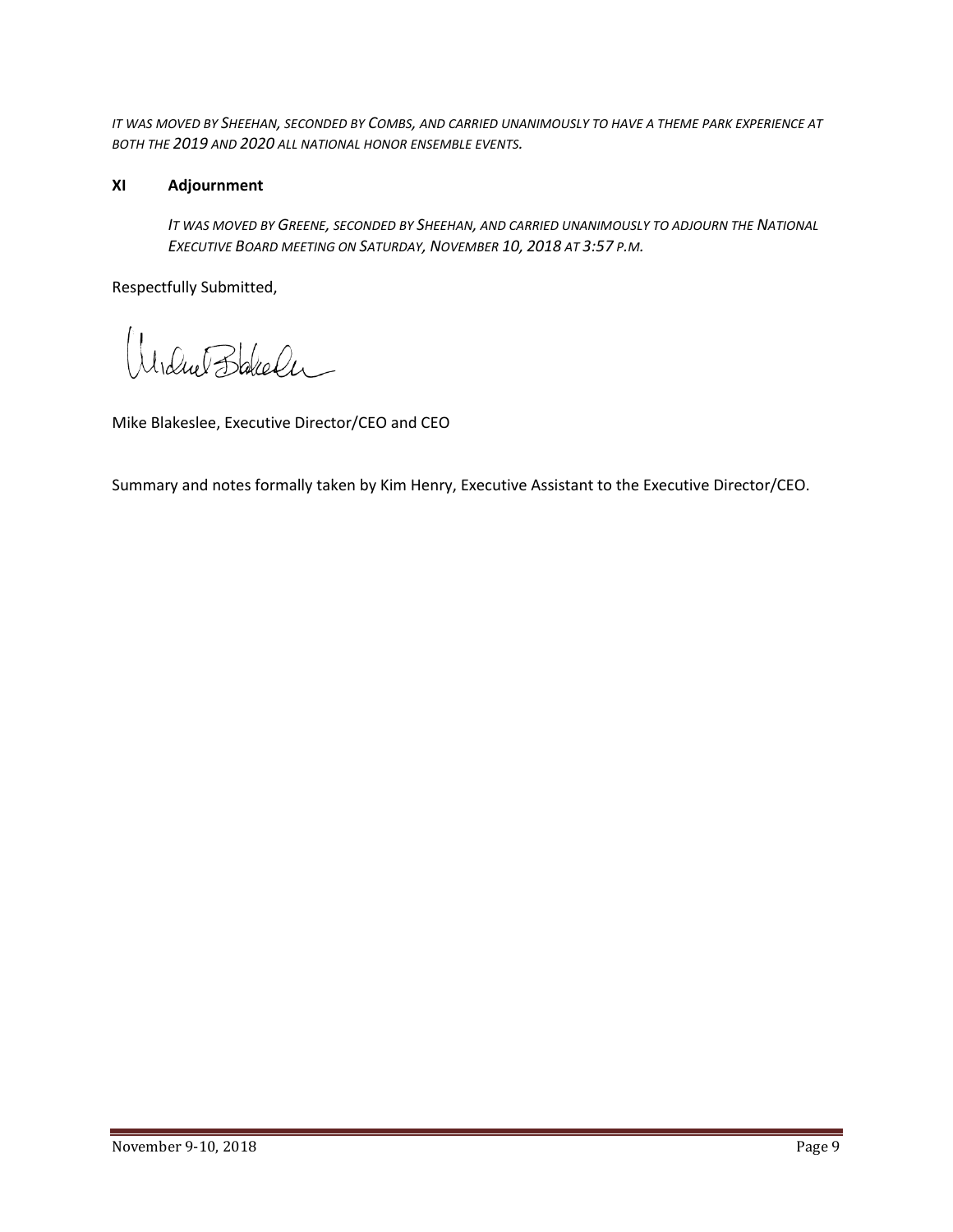Appendix A



#### **National Executive Board Agenda Dallas, TX November 9-10, 2018**

| T |                                           | Review & Adoption of Agenda                                                      |                           | Page 3      |  |  |
|---|-------------------------------------------|----------------------------------------------------------------------------------|---------------------------|-------------|--|--|
|   |                                           | Confirm Interim Actions                                                          |                           |             |  |  |
|   |                                           | Minutes of the September 11, 2018 NEB Meeting<br>$\bullet$                       | Consent<br>Consent        |             |  |  |
|   |                                           | Minutes of the September 26, 2018 NEB Meeting                                    |                           |             |  |  |
|   |                                           | Confirm the Consent Agenda:                                                      |                           |             |  |  |
|   |                                           | Approval of NAfME Council Appointments -                                         | Consent                   |             |  |  |
|   |                                           | Members-At-Large                                                                 |                           |             |  |  |
|   |                                           | Approval of Southern Division Representative<br>$\bullet$<br><b>Band Council</b> | Consent                   |             |  |  |
|   |                                           | Approval of Western Division Representative<br>$\bullet$<br>Collegiate Council   | Consent                   |             |  |  |
|   |                                           | Approval of Candidate for Southwestern Division<br>$\bullet$<br>President-Elect  | Consent                   |             |  |  |
| Ш | <b>Executive Session</b>                  |                                                                                  |                           |             |  |  |
|   | Financial, Budget, Personnel, and Program |                                                                                  | Discussion                | Page 4      |  |  |
|   |                                           | Development Issues                                                               |                           |             |  |  |
| Ш | Reports                                   |                                                                                  |                           | Pages 5-40  |  |  |
|   | A                                         | Report of Chair, Executive Committee                                             |                           | Pages 5-16  |  |  |
|   |                                           | <b>NAfME Conferences</b><br>$\bullet$                                            | <b>Discussion</b>         |             |  |  |
|   |                                           | Review of Division Board Meetings<br>$\bullet$                                   | Informational             |             |  |  |
|   |                                           | Update on Diversity, Equity, Inclusion and Access<br>$\bullet$                   | Informational             | Pages 7-10  |  |  |
|   |                                           | <b>Update on Standards</b><br>$\bullet$                                          | Informational             | Pages 11-14 |  |  |
|   |                                           | 2018 NAfME Audit<br>$\bullet$                                                    | Action                    |             |  |  |
|   | В                                         | Report of Executive Director/CEO                                                 |                           | Pages 17-23 |  |  |
|   |                                           | Management Reports (Appendix A & B)<br>Informational<br>Q1 Consolidated Report   |                           |             |  |  |
|   |                                           | September, October Monthly Reports                                               |                           |             |  |  |
|   |                                           | Summary of Actions & Follow-up<br>Informational<br>۰                             | Pages 18-19               |             |  |  |
|   |                                           | Financial Reports & Budget Update<br>$\bullet$                                   | Informational Pages 20-21 |             |  |  |
|   |                                           | Comparative Membership Report<br>$\bullet$                                       | Informational Pages 22-23 |             |  |  |
|   |                                           | Government Relations/Legislative Update<br>Informational                         |                           |             |  |  |
|   |                                           | <b>Technology Update</b><br>Informational                                        |                           |             |  |  |
|   |                                           | Informational<br><b>Building Update</b>                                          |                           |             |  |  |
|   | C                                         | Report of Position Statements Committee                                          |                           | Pages 24    |  |  |
|   |                                           | Status Update on Current Outstanding Position<br>$\bullet$                       | Informational             |             |  |  |